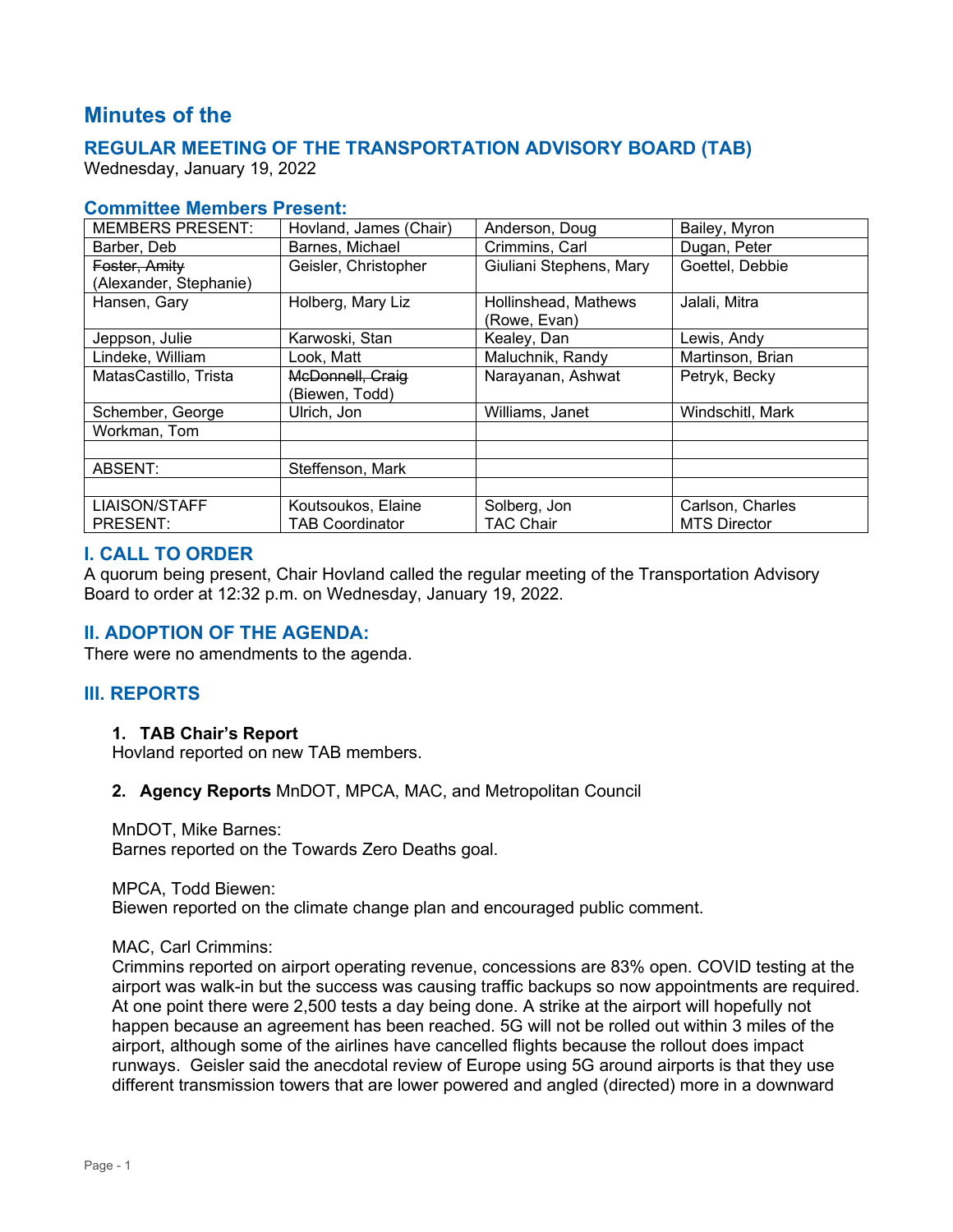angle which keeps the signals from reaching higher into the air and the airspace around the runways.

#### Metropolitan Council, Deb Barber:

Barber reported on the Metropolitan Council wastewater tracking of COVID-19. Barber reported the hiring for operators and mechanics. The Council received a Circle award for pandemic service with the mobile vaccine sites. Barber reported on the TPP Public Hearing as well.

## **IV. ACTION ITEMS**

#### **Consent**

Motion was made by Anderson, seconded by Maluchnik and carried, to approve the following consent items:

- **1. Approval of Minutes from December 15, 2021**
- **2. 2022-07** Streamlined 2022-2025 TIP Amendment for MnDOT: US 61 Bridge Wearing Course Replacement in Hastings

Motion: That the Transportation Advisory Board recommend adoption of an amendment to the 2022-2025 TIP to add a new MnDOT-sponsored project replacing the wearing course on US 61 Bridge # 19004 over Mississippi River in Hastings (SP # 1913-110).

**3. 2022-06** Approval for RBTN and Regional Bicycle Barriers Maps for 2022 Regional **Solicitation** 

Motion: That the Transportation Advisory Board approve the RBTN and regional bicycle barrier final maps for the 2022 Regional Solicitation.

Aye: 32 Anderson, Bailey, Barber, Barnes, Crimmins, Dugan, Alexander, Geisler, Giuliani Stephens, Goettel, Hansen, Holberg, Hollinshead, Jalali, Jeppson, Karwoski, Kealey, Lewis, Lindeke, Look, Maluchnik, Martinson, MatasCastillo, Biewen, Narayanan, Petryk, Schember, Ulrich, Williams, Windschitl, Workman

Nav: 0

Absent: 1 Steffenson

## Non-Consent

**1. 2022-01** Selection of TAB Executive Committee

TAB Chair Jim Hovland presented this item.

There were no comments or questions from TAB members.

It was moved by Windschitl, seconded by Goettel that:

The Transportation Advisory Board approve the TAB Executive Committee.

#### **Motion carried.**

Aye: 32 Anderson, Bailey, Barber, Barnes, Crimmins, Dugan, Alexander, Geisler, Giuliani Stephens, Goettel, Hansen, Holberg, Hollinshead, Jalali, Jeppson, Karwoski, Kealey,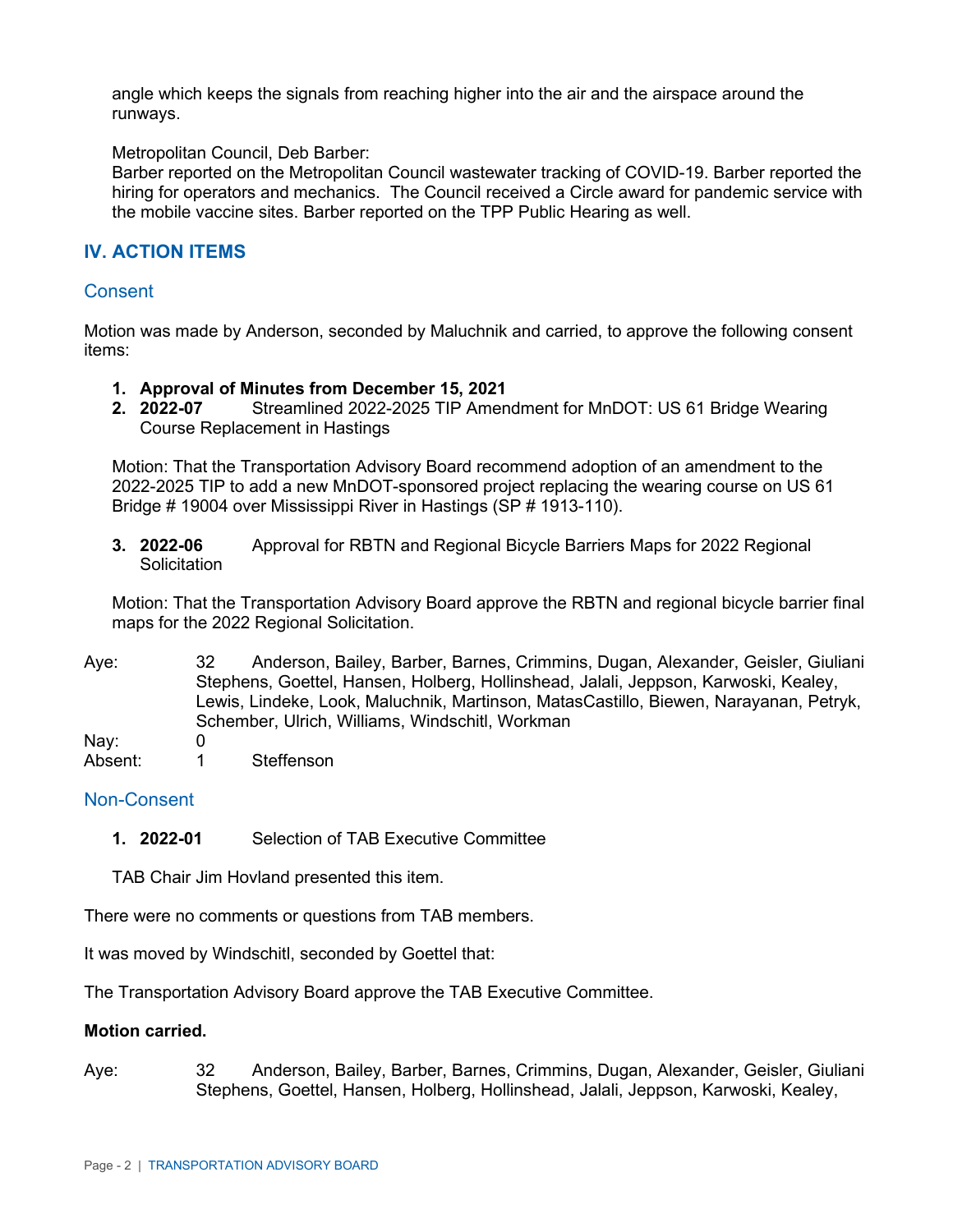Lewis, Lindeke, Look, Maluchnik, Martinson, MatasCastillo, Biewen, Narayanan, Petryk, Schember, Ulrich, Williams, Windschitl, Workman

Nay: 0<br>Absent 1

- Steffenson
- **2. 2022-02** 2022 Regional Safety Performance Measure Targets

TAC Chair Jon Solberg and Metropolitan Transportation Services Planning Analyst Heidi Schallberg presented this item.

Look asked what is causing the upward trend despite the investment in bike/ped. Geisler asked for clarity on the approval. Narayanan said COVID has reduced congestion and yet fatalities have gone up so it is a direct correlation to the way roads are designed. Ulrich asked for a presentation at the TAB on the "why" behind the increase in fatalities. Martinson brought up the public comments noting that the targets are not aggressive enough. Martinson commented on the lack of federal enforcement as contrasted with air quality infractions. Crimmins asked for a breakdown of accidents and how many happen in express lanes and involve public transportation. Barnes commented that policies, enforcement, and education all play a role as well as engineering. Hollinshead noted that there is an aspect of safety to transit and requested data on that.

It was moved by Goettel, seconded by Williams that:

The Transportation Advisory Board recommend that the Metropolitan Council adopt the 2022 safety performance targets in Table 1.

#### **Motion carried.**

- Aye: 32 Anderson, Bailey, Barber, Barnes, Crimmins, Dugan, Alexander, Geisler, Giuliani Stephens, Goettel, Hansen, Holberg, Hollinshead, Jalali, Jeppson, Karwoski, Kealey, Lewis, Lindeke, Look, Maluchnik, Martinson, MatasCastillo, Biewen, Narayanan, Petryk, Schember, Ulrich, Williams, Windschitl, Workman Nay: 0 Absent: 1 Steffenson
	- **3. 2022-03** Scope Change Request for Hennepin County CSAH 158 (Vernon Ave) Bridge Replacement

TAC Chair Jon Solberg presented this item.

Goettel mentioned the hope for added safety factors.

It was moved by Windschitl, seconded by Goettel that:

The Transportation Advisory Board approve Hennepin County's scope change request to amend its CSAH 158 (Vernon Ave) bridge replacement (SP # 027-758-006) to increase the project length, remove a channelized right-turn island, reconstruct the southbound MN 100 ramp, and install a noise wall with no reduction in federal funds.

## **Motion carried.**

Aye: 32 Anderson, Bailey, Barber, Barnes, Crimmins, Dugan, Alexander, Geisler, Giuliani Stephens, Goettel, Hansen, Holberg, Hollinshead, Jalali, Jeppson, Karwoski, Kealey,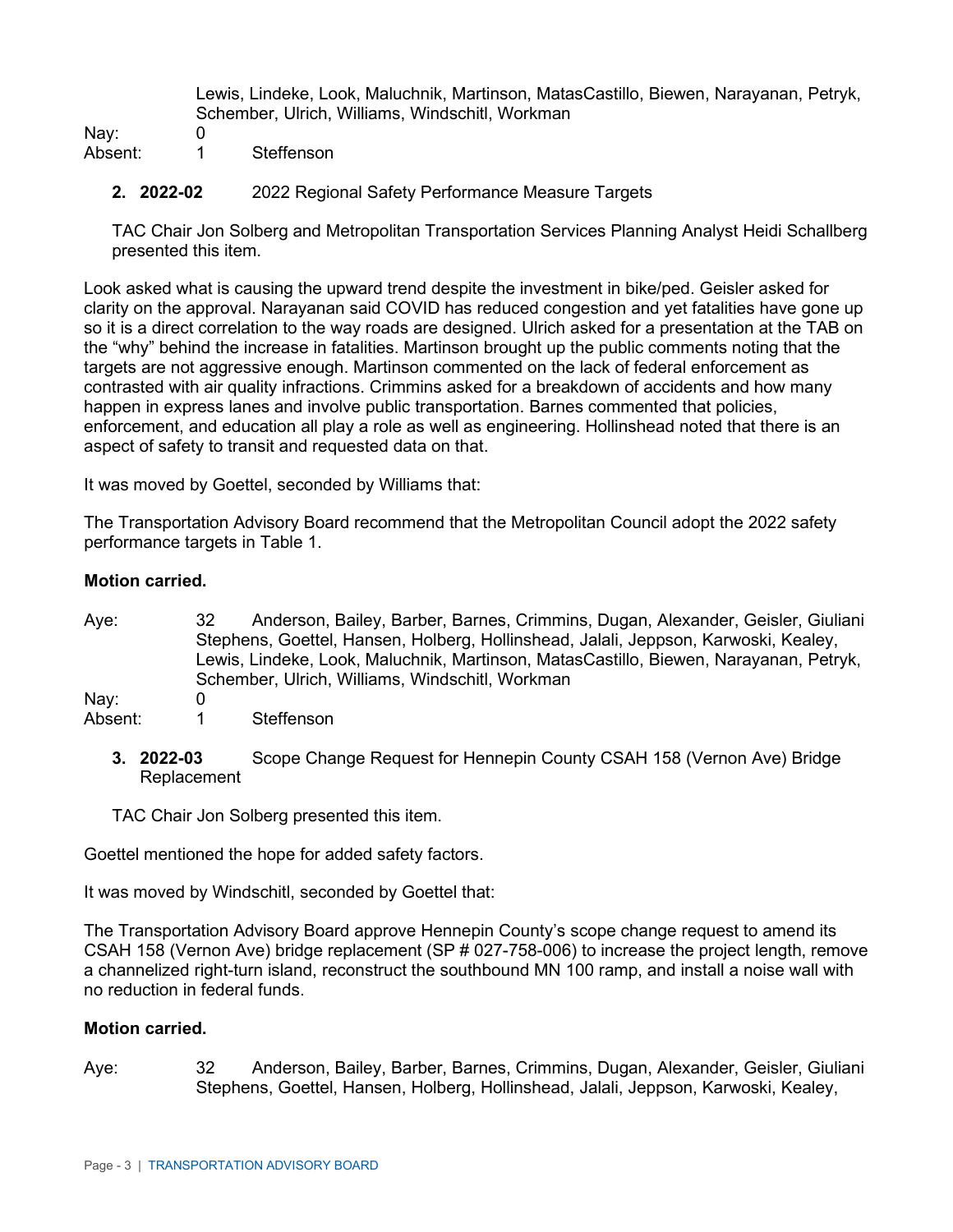Lewis, Lindeke, Look, Maluchnik, Martinson, MatasCastillo, Biewen, Narayanan, Petryk, Schember, Ulrich, Williams, Windschitl, Workman

Nay: 0<br>Absent: 1

- Steffenson
- **4. 2022-04** Program Year Extension Request: Blaine 99th Avenue / Baltimore Street Roundabout

TAC Chair Jon Solberg presented this item.

There were no comments or questions from TAB members.

It was moved by Jeppson, seconded by Look that:

The Transportation Advisory Board approve Blaine's program year extension request to move its 99th Avenue / Baltimore Street roundabout installation (SP# 106-101-010) from fiscal year 2022 to fiscal year 2023.

#### **Motion carried.**

Aye: 31 Anderson, Bailey, Barber, Barnes, Crimmins, Dugan, Alexander, Geisler, Giuliani Stephens, Goettel, Hansen, Holberg, Hollinshead, Jeppson, Karwoski, Kealey, Lewis, Lindeke, Look, Maluchnik, Martinson, MatasCastillo, Biewen, Narayanan, Petryk, Schember, Ulrich, Williams, Windschitl, Workman

Nay: 0

- Absent: 2 Jalali, Steffenson
	- **5. 2022-05** Scope Change / TIP Amendment Request for Hennepin County CSAH 42 and CSAH 3 Signal Revisions and Pedestrian Improvements

TAC Chair Jon Solberg presented this item.

There were no comments or questions from TAB members.

It was moved by Goettel, seconded by Maluchnik that:

The Transportation Advisory Board

• Approve Hennepin County's request to remove BRT station underground and flatwork along with one intersection from Hennepin County's CSAH 42 / CSAH 3 signal revisions and pedestrian improvements project (S.P. # 027-030-050) while retaining all its original federal funding and

• Recommend the Council approve an amendment to the 2022-2025 TIP reflecting this change.

## **Motion carried.**

Aye: 31 Anderson, Bailey, Barber, Barnes, Crimmins, Dugan, Alexander, Geisler, Giuliani Stephens, Goettel, Hansen, Holberg, Hollinshead, Jeppson, Karwoski, Kealey, Lewis, Lindeke, Look, Maluchnik, Martinson, MatasCastillo, Biewen, Narayanan, Petryk, Schember, Ulrich, Williams, Windschitl, Workman Nav: 0 Absent: 2 Jalali, Steffenson